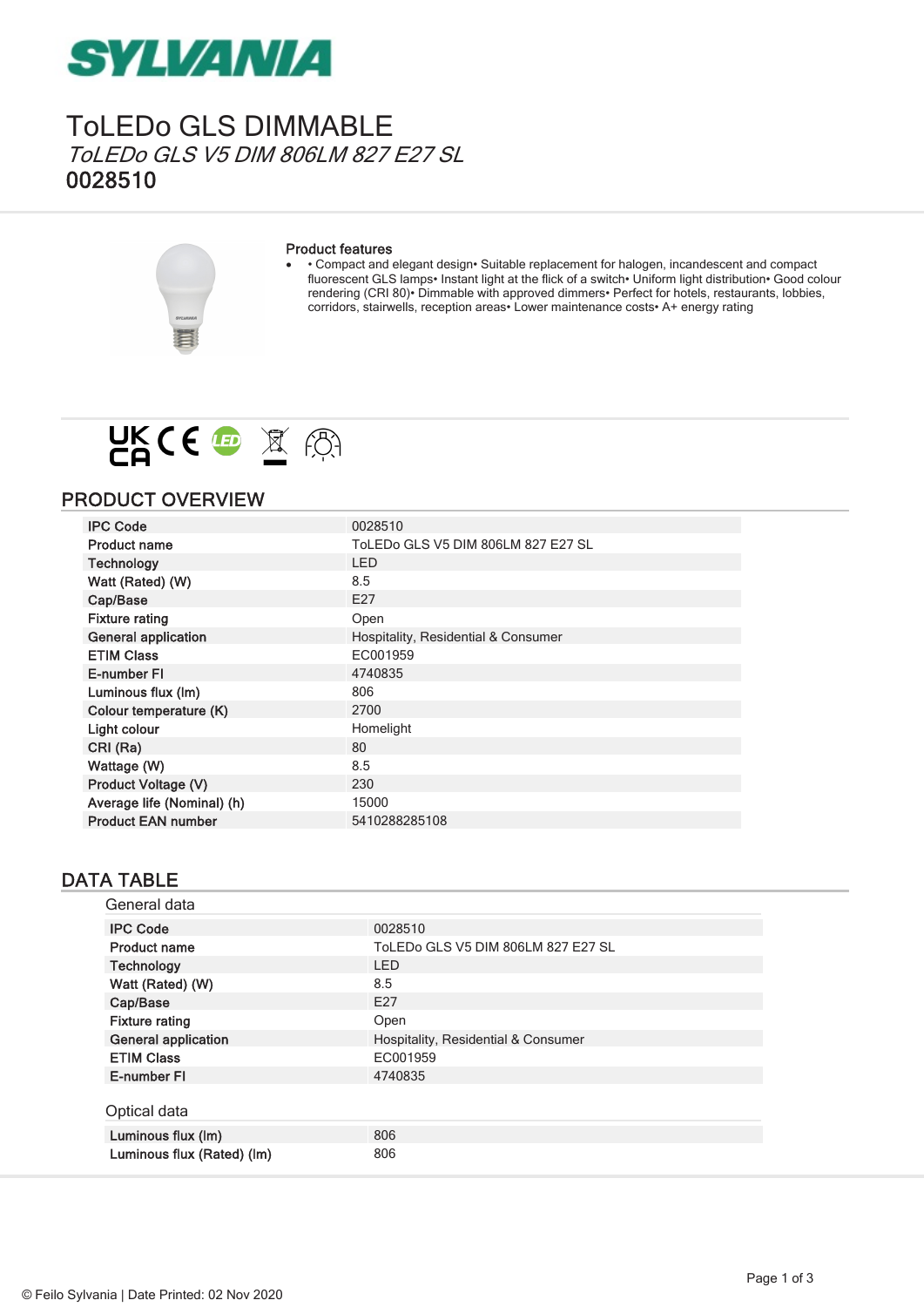# **SYLVANIA**

## ToLEDo GLS DIMMABLE ToLEDo GLS V5 DIM 806LM 827 E27 SL 0028510

| Colour temperature (K)                               | 2700           |
|------------------------------------------------------|----------------|
| Light colour                                         | Homelight      |
| CRI (Ra)                                             | 80             |
| Lumen maintenance at end of nominal<br>life $(\%)$   | 70             |
| Electrical data                                      |                |
| Wattage (W)                                          | 8.5            |
| Equivalent watt (W)                                  | 60             |
| Starting time (max) (s)                              | 0.5            |
| Warm-up time to 60% of full light (max)<br>(s)       | 1              |
| Product Voltage (V)                                  | 230            |
| Lamp power factor                                    | 0.9            |
| No. Of switching cycles before premature<br>failures | 50000          |
| Inrush Current (A)                                   | $\overline{4}$ |
| Lamp Energy Label (class)                            | A+             |
| kWh per 1000 hours burning time                      | 9              |
| <b>Nominal Frequency (Hz)</b>                        | 50/60Hz        |
| Max. Luminaires per 10A C Breaker                    | 103            |
| Max. Luminaires per 16A C Breaker                    | 166            |
| Max. Luminaires per 20A C Breaker                    | 208            |
|                                                      |                |
| Lifetime data                                        |                |
|                                                      |                |
| Performance ambient temperature Tq<br>$(^{\circ}C)$  | 25             |
| Average life (Nominal) (h)                           | 15000          |
| Average life (Rated) (h)                             | 15000          |
| Physical data                                        |                |
|                                                      | 112            |
| Nominal Product Length (mm)                          | 60             |
| <b>Nominal Product Diameter (mm)</b>                 | 0.056          |
| Weight (kg)                                          |                |
| Packaging                                            |                |
| Single packaging type                                | Carton         |
| <b>Product EAN number</b>                            | 5410288285108  |
| Packaging single length / height (cm)                | 11.3           |
| Packaging single width (cm)                          | 6.4            |
| Packaging single depth (cm)                          | 6.4            |
| DUN14 (outer)                                        | 15410288285105 |
| Units per inner package                              | 6              |
| Packaging inner length / height (cm)                 | 20.4           |
| Packaging inner width (cm)                           | 13.4           |
| Packaging inner depth (cm)                           | 13.7           |
| DUN14 (inner)                                        | 25410288285102 |
| Units per outer package                              | 60             |
| Packaging outer length / height (cm)                 | 72.4           |